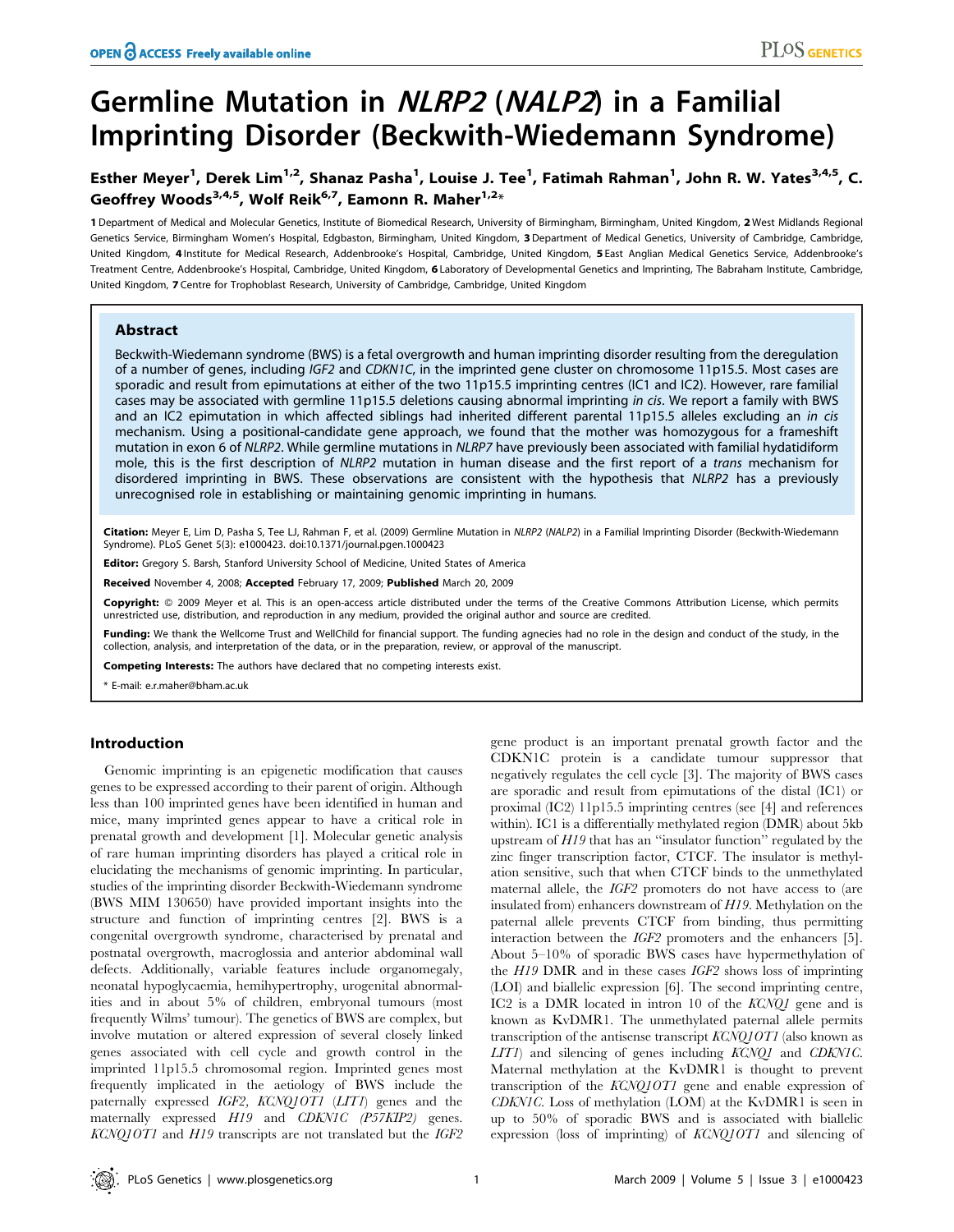## Author Summary

A small set of genes (imprinted genes) are expressed in a "parent-of-origin" manner, a phenomenon known as genomic imprinting. Research in human disorders associated with aberrant genomic imprinting provided insights into the molecular mechanisms of genomic imprinting and the role of imprinted genes in normal growth and development. Beckwith-Wiedemann syndrome (BWS) is a congenital overgrowth syndrome associated with developmental abnormalities and a predisposition to embryonic tumours. BWS results from alterations in expression or function of imprinted genes in the imprinted gene cluster at chromosome 11p15. Although BWS may be caused by a variety of molecular mechanisms, to date, all the genetic and epigenetic defects associated with BWS have been limited to 11p15.5. We report a family with two children affected with BWS and an epigenetic defect at 11p15.5 in which the primary genetic defect mapped outside the imprinted gene cluster. Using autozygosity mapping, we found an extended homozygous region on chromosome 19q13.4 (containing NLRP2 and NLRP7 genes) in the mother. Homozygous inactivating mutations in NLRP7 in women have been associated previously with abnormal imprinting and recurrent hydatidiform moles. We identified a homozygous frameshift mutation in NLRP2 in the mother of the two children with BWS implicating NLRP2 in the establishment and/or maintenance of genomic imprinting/methylation.

maternal CDKN1C expression [7–9]. Apparent hypomethylation of IC2 may, in rare cases, result from a germline IC2 deletion [10]. However, most BWS patients with IC2 methylation defects appear to have an epimutation of unknown cause (although there is an increased risk of BWS with IC2 epimutation in children conceived by assisted reproductive technologies) [11–13]. In order to gain insights into the factors responsible for IC2 imprinting defects, we studied a family with BWS that displayed evidence of IC2 epimutations through a trans mechanism.

#### Materials and Methods

#### Ethics Statement

This study was conducted according to the principles expressed in the Declaration of Helsinki. The study was approved by the South Birmingham Research Ethics Committee (equivalent to the Institutional Review Board of Birmingham Women's Hospital) reference number CA/5175. All patients provided written informed consent for the collection of samples and subsequent analysis.

#### Study Subjects

A consanguineous family of Pakistani origin with two affected children with BWS due to loss of methylation at KvDMR1 were investigated in the first instance. Following the identification of NLRP2 mutations in this family, a further 11 BWS families, each with a single case of BWS (mean age 10.8 years) with KvDMR1 loss of methylation were analysed for NLRP2 mutations. This cohort included 10 patients who also had loss of methylation at other imprinted loci. Ethnically matched laboratory control samples were analysed to evaluate the significance of novel sequence variants.

#### Molecular Genetic Studies

Genomic DNA was extracted from peripheral lymphocytes by standard techniques.

In preliminary examinations chromosomal abnormalities were excluded and the methylation status of IC1 and IC2 of imprinting region 11p15.5 were determined.

Methylation analysis of KvDMR1 was performed as described previously, with PCR amplification of bisulphite modified DNA and digestion with restriction enzyme BstU1 yielding different sized fragments which is separated using ABI377 or 3730 [4]. In addition, methylation status at 3 additional DMRs was evaluated at the Transient Neonatal Diabetes Mellitus (TND) locus at 6q24, 7q32 (PEG1) and the Angelman/Prader-Willi locus at 15q13 (SNRPN) as described previously [14]. Primers and methods for the analysis of the methylation status of PEG1 DMR by methylation specific PCR (MS-PCR) were obtained from previously published report by Mackay et al [15].

For linkage studies a genome wide linkage scan was undertaken using the Affymetrix 250k SNP microarray. Mutation analysis of JMJD2D, ZFP57, NLRP7 and NLRP2 was carried out by direct sequencing. The genomic DNA sequence of these genes was taken from Ensembl (http://www.ensembl.org/index.html) and primer pairs for the translated exons were designed using primer3 software (http://fokker.wi.mit.edu/primer3/input.htm). Amplification was performed according to standard protocols with Bio Mix Red provided by Bioline. PCR products were directly sequenced by the Big Dye Terminator Cycle Sequencing System with the use of an ABI PRISM 3730 DNA Analyzer (Applied Biosystem). DNA sequences were analyzed using Chromas software.

## Results

#### Case Report

A family with complex consanguinity (Figure 1) was ascertained after the diagnosis of two children with BWS. Both pregnancies were complicated by polyhydramnios and raised hHCG levels. Both affected children were born by Caesarean section. At birth Child 1 (V-1 in Figure 1) was macrosomic (4.55 kg at 38 weeks gestation) and was noted to have macroglossia, an omphalocele, ear creases, right inguinal hernia, undescended testis and neonatal hypoglycaemia in the first two days after birth. Similarly Child 2 (V-2) was macrosomic (3.633 kg at 35 weeks gestation) with macroglossia, ear lobe creases and neonatal hypoglycaemia that was difficult to control. Subsequently a third child was born without features of BWS (between the second and third children a probable hydatidiform mole was diagnosed). Molecular studies demonstrated loss of maternal allele KvDMR1 (IC2) methylation in both affected children, but the unaffected sibling had normal methylation. H19 methylation status was normal in both affected children and MLPA analysis demonstrated no evidence of an IC1 or IC2 deletion. Genotyping revealed no evidence of paternal uniparental disomy and linkage analysis with microsatellite markers flanking IC2 (TH and D11S4088) demonstrated that the two children had inherited opposite maternal and paternal 11p15.5 alleles. These findings were consistent with IC2 epimutation resulting from a trans imprinting defect.

#### Molecular Genetic Analysis

In view of the history of consanguinity, an autosomal recessive disorder was suspected (either affecting both children or affecting the mother). Genetic linkage studies were undertaken by genotyping the two children and both parents on an Affymetrix 250k SNP array platform. Five regions of homozygosity (*.*2Mbases) were shared by the two children but these did not contain a gene known to be implicated in the establishment or maintenance of genomic imprinting. However inspection of the maternal genotypes revealed an  $\sim$ 8 Mbase homozygous region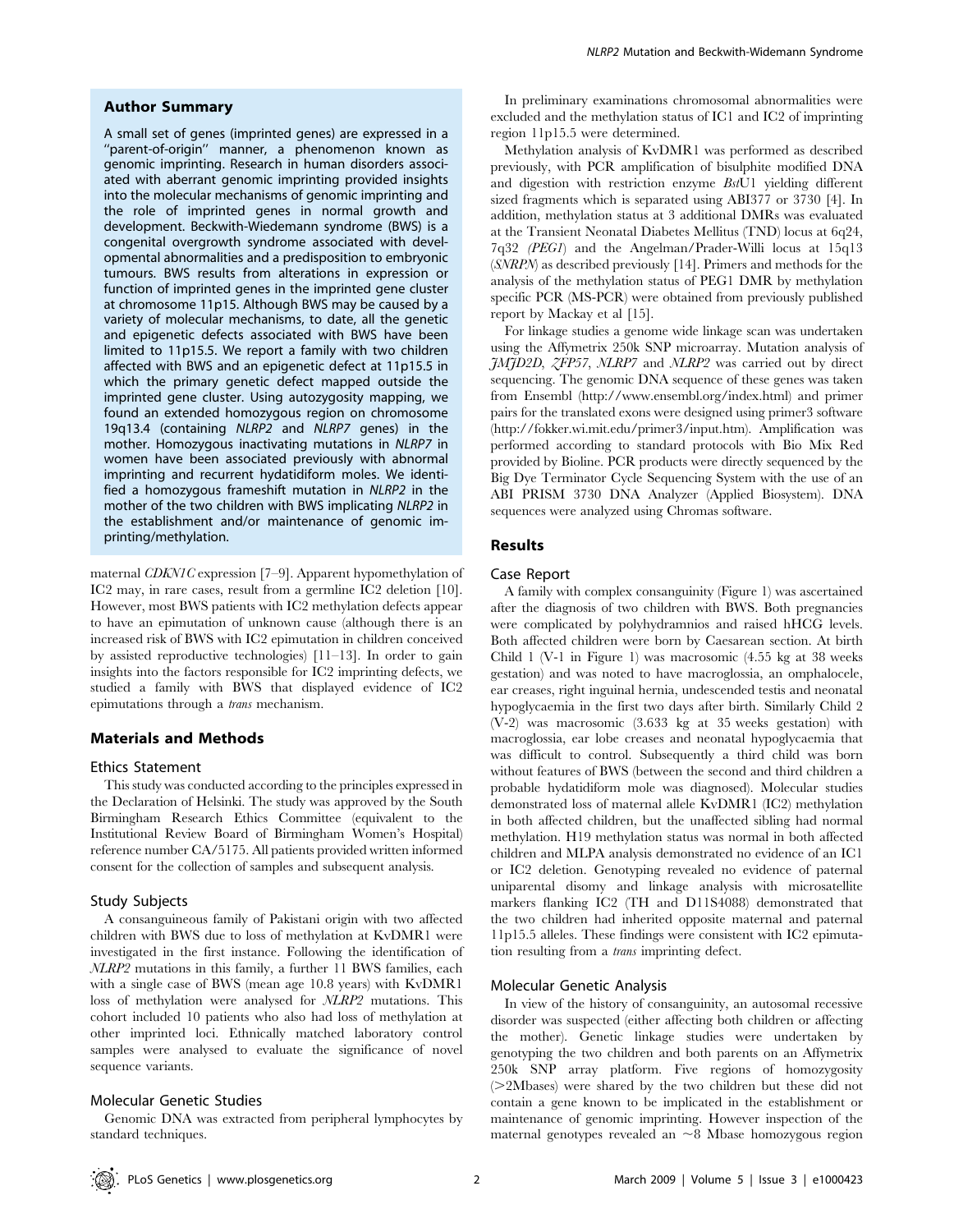

Figure 1. Family pedigree (partial) to demonstrate complex consanguinity.

doi:10.1371/journal.pgen.1000423.g001

containing NLRP2 and NLRP7 at 19q13.4. NLRP7 is a homologue of the mouse NLRP2 gene (NLRP7 is not present in the mouse) and the human NLRP2 gene. Sequencing of NLRP2 in the mother identified a homozygous frameshift mutation ((c.1479delAG, NM\_017852; Figure 2) that was predicted (in the absence of nonsense-mediated RNA decay) to result in a truncated protein (p.Arg493SerfsX32) lacking 539 amino acids from the C-terminal that includes the LRR domain. The mutation was not detected in 542 ethnically matched control chromosomes but the father was heterozygous for the mutation, child 1 was homozygous for the mutation and the other two children were heterozygous. Mutation analysis of 11 additional families with BWS did not reveal any evidence of pathogenic NLRP2 mutations.

To determine if the trans imprinting defect extended beyond KvDMR1, we analysed methylation levels at the TND (6q24), SNRPN (15q13) and PEG1 (7q32) DMRs. Both affected siblings (and all controls) had normal methylation levels at the TND and SNRPN DMRs but Child 2 demonstrated partial loss of methylation at the PEG1 DMR (Figure 3).

## Discussion

We identified a homozygous frameshift mutation in the mother of two children with BWS caused by epimutations at IC2 (KvDMR1). Most cases of BWS due to loss of methylation of KvDMR1 are sporadic, but a handful of familial cases have been described with maternally inherited germline IC2 deletions [10]. However, in our family there was no evidence of a germline deletion by MLPA analysis [16] and the two affected children were shown to have inherited opposite maternal and paternal 11p15.5 alleles. This suggested that in this family, KvDMR1 LOM resulted from a trans and not a in cis effect. Germline NLRP2 mutations



Figure 2. Germline NLRP2 mutation. The alignments of NLRP2 nucleotides c.1465–c.1492 are shown. (A) is wildtype sequence in a control, (B) is heterozygous NLRP2 mutation (c.1479delAG) in the father, and (C) is homozygous 2bp deletion (c.1479delAG) in the mother. doi:10.1371/journal.pgen.1000423.g002

have not been reported previously, but mutations in *ZFP57* and NLRP7 can cause imprinting disorders in which epimutations at imprinted loci result from a trans effect. Thus individuals homozygous for ZFP57 mutations presented with transient neonatal diabetes mellitus (TNDM). The major cause of TNDM is aberrant expression of imprinted genes at chromosome 6q24 and about 20% of cases have LOM at the TND differentially methylated region (DMR). Patients with homozygous  $ZFP57$ mutations have LOM at the TND DMR, but also at other imprinted loci including KvDMR1 [15]. However, there was no evidence of germline ZFP57 mutations in our family. Germline NLRP7 mutations are associated with familial recurrent biparental complete hydatidiform mole (FHM) in which there is epigenetic abnormalities at DMRs in multiple imprinting regions [17–19]. Although FHM associated with NLRP7 mutations is inherited in an autosomal recessive manner, in contrast to  $ZFP57$  mutation, homozygotes have normal genomic methylation but in female homozygotes there is a failure to establish methylation imprints in their germ cells leading to hydatidiform moles and reproductive wastage (male homozygotes do not have imprinting defects in their sperm). The methylation defects in FHM are specific for imprinted loci, and DNA methylation at non-imprinted genes and genes subject to X-inactivation is unaffected [18]. The human NLRP2 and NLRP7 genes are highly homologous and the two proteins consist of 1,062 and 1,009 amino acids respectively and have identical structure and about 64% amino acid identity. Only one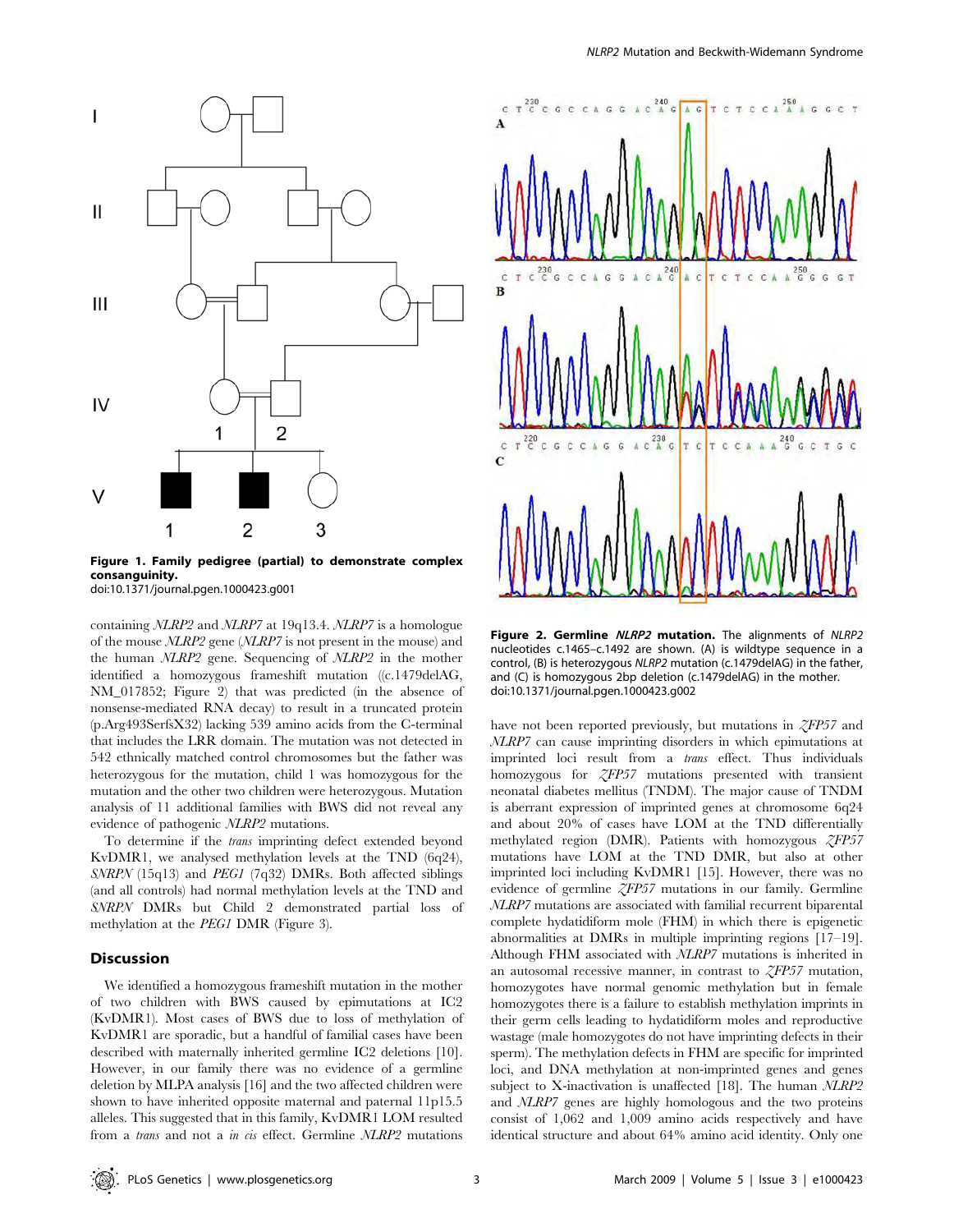

Figure 3. Loss of methylation at PEG1 DMR. Electropherogram of amplification products of MS-PCR. U, unmethylated product; M, methylated product. The X-axis represents the calculated product size (in bp and also represented as the top number in the box). The Y axis represents the peak height (bottom number in the box). The methylated to unmethylated ratio was calculated as the area under the curve (middle number in the box) of methylated versus unmethylated amplified products. (A) Normal Control (ratio 0.81), (B) Child 2 with LOM at PEG1. doi:10.1371/journal.pgen.1000423.g003

of the two affected children with BWS was homozygous for a NLRP2 mutation and, by analogy with FHM caused by NLRP7 mutations, the BWS phenotype most likely results from homozygosity in the mother, such that familial BWS associated with NLRP2 mutations is inherited in a similar manner to NLRP7 associated FHM and not in a conventional autosomal recessive manner.

Both FHM and *ZFP57*–TNDM are associated with imprinting aberrations at multiple loci, and we identified partial loss of methylation at the PEG1 DMR in one of the affected children. Nevertheless it seems that NLRP2 mutations have a less severe effect on imprinting than  $NLRP7$  or  $ZFP57$  inactivation. A subset of children with BWS and an IC2 epimutation display hypomethylation at multiple imprinting centres (DMRs) (in our series these children are more likely to have been conceived by assisted reproductive technologies) [14,20]. To our knowledge, none of these cases have been familial and we did not identify NLRP2 mutation in the sporadic cases we studied. It appears that the establishment (or maintenance) of methylation at KvDMR1 is particularly sensitive to genetic and/or environmental insults. We note that one of the affected children demonstrated a partial loss of methylation at PEG1 DMR1 both by bisulphite sequencing and MS-PCR suggesting that NLRP2 mutations may be associated with an incomplete failure of imprinting establishment and/or a partial failure of maintenance methylation at this DMR. Interestingly, investigation of a mouse knockout of ZFP57 has suggested a role in both the establishment of germline methylation imprints and in the postfertilisation maintenance of methylation imprints [21].

NLRP2 and NLRP7 encode members of the NLRP (Nucleotidebinding oligomerization domain, Leucine rich Repeat and Pyrin domain) family of CATERPILLER proteins. NLRP family of cytoplasmic proteins comprises 14 members of similar structure that are principally encoded by two gene clusters on chromosome 11p15 (NLRP6, 10 and 14) and 19q13.4 (NLRP2, 4, 5, 7, 8, 9, 11, 12 and 13). Most of the family members are well conserved from C. elegans, D. melanogaster, rat, and mouse to human but there is no rodent homologue for *NLRP7* and the gene is found in only a few genomes (human, primate and cow). Some NLRP proteins are components of the inflammasome that is implicated in the sensing of, and inflammatory reaction to, extracellular pathogens and intracellular noxious compounds [22]. Germline mutations in NLRP3 and NLRP12 are associated with familial cold autoinflammatory syndrome [23,24]. NLRP2 was suggested to function as a modulator of macrophage NFKB activation and procaspase 1 [25], however we found that the two family member homozygous for a NLRP2 truncating mutation did not show any evidence of an immune or autoinflammatory disorder. Nevertheless most NLRP family proteins are widely expressed and not restricted to the immune system. In addition, many are expressed in human oocytes and embryos at an early stage of development. Thus Zhang et al. have reported that NLRP4, 5, 8, 9, 11, 12, 13, and 14 were highly expressed in oocytes and then gradually decreased in embryos with a very low level in day 5 embryos, whilst NLRP2 and NLRP7 progressively decreased from oocytes to day 3 embryos then showed a sharp increase on day 5 [26]. These observations are consistent with NLRP2 and NLRP7 having a similar role in early development/imprinting establishment. Although it has been suggested that FHM might result from an immune-related defect in oogenesis or early embryo development (with methylation changes being a secondary phenomenon) the specific association of the methylation defects with imprinted DMRs suggests a more direct role in the establishment or maintenance of imprinting marks. Such a view is supported by the identification of germline NLRP2 mutations in BWS and should prompt further investigation of the role of NLRP2 and NLRP7 in genomic imprinting. The apparent involvement of NLRP proteins in genome methylation and the sensing and inflammatory response to extracellular pathogens and intracellular noxious compounds is intriguing given the suggestion that cytosine methylation may have evolved as a host response to transposons [27]. It is interesting that the third child in the family we report was unaffected. Most mothers with NLRP7 mutations have recurrent molar pregnancies only, but at least three families have been reported in which affected women had liveborn offspring (see [28] and references within). In one family, three affected members had, in addition to the molar phenotype, several miscarriages and three term pregnancies [29]. In one of the term pregnancies the baby was born with severe intrauterine growth retardation, but grew into a healthy adult with normal methylation levels [30]. In another term pregnancy the baby was born with unilateral cleft lip and palate and later manifested idiopathic delayed mental and motor development [31]. Murdoch et al. detected a homozygous splice site mutation in NLRP7 in all three affected women of this family [32]. Thus homozygous NLRP7 mutations may be associated with clinical heterogeneity/incomplete penetrance, possibly resulting from genetic modifier or environmental effects. In the light of these